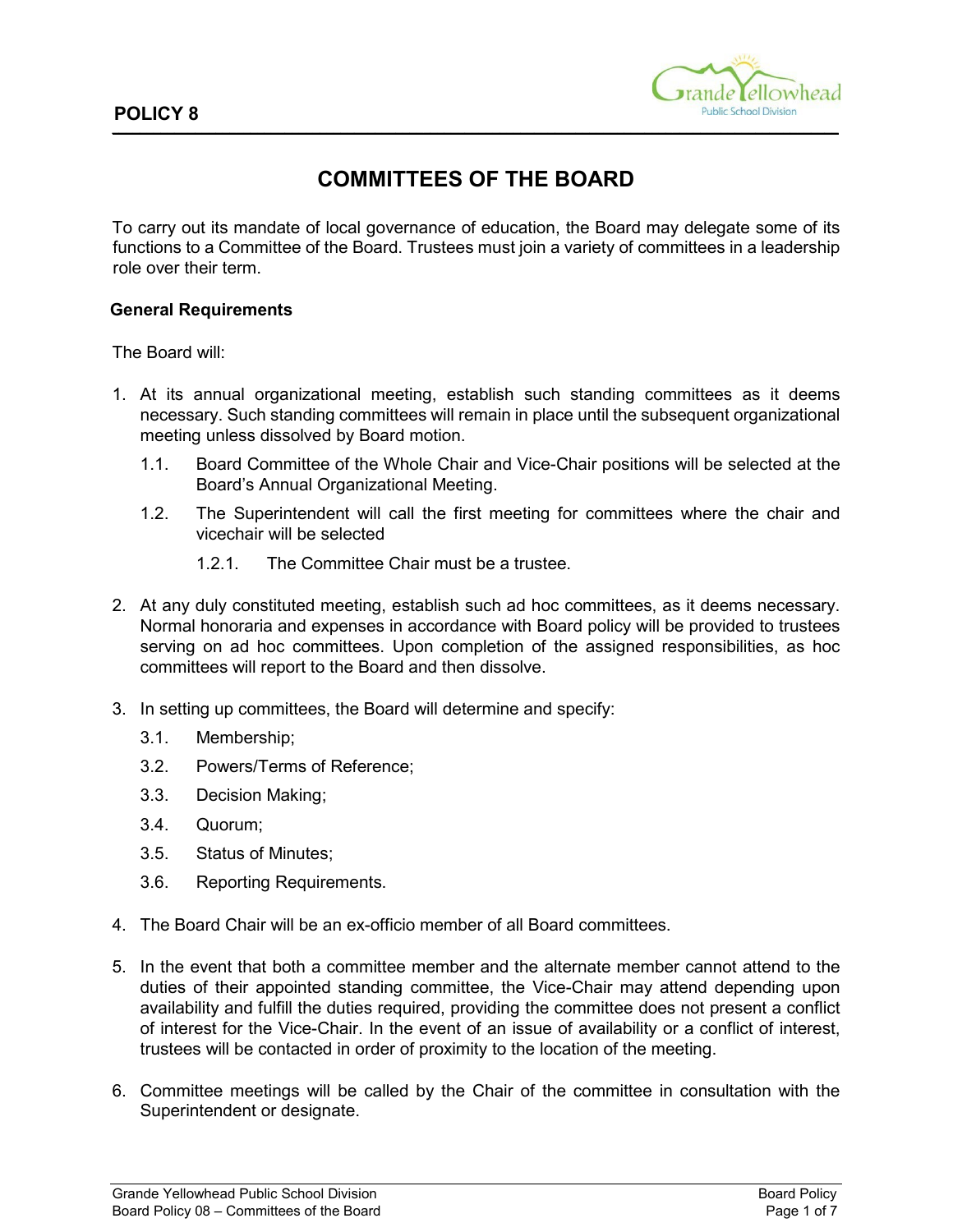- 7. Board committees may not speak or act for the Board except when formally given such authority for specific and time limited purposes.
- 8. Board committees meet as required and in private. Reports are brought to the Committee of the Whole as information or to the Board for decision at the next regular Board meeting.
- 9. Board committees will designate a Chair and Vice-Chair. In the event that neither the Chair nor the Vice-Chair is in attendance, the committee will elect an Acting Chair.
- 10. Each committee will be assigned an administrative representative by the Superintendent to attend and serve, for information purposes only, unless otherwise specified. Committees will be notified of any changes in the administrative representative by the Superintendent, as they occur.
	- 10.1. Personnel assigned to work with committees will have the roles, responsibilities and reporting requirements determined by the Superintendent.

## **Standing Committees**

1. Board Committee of the Whole

The Board Committee of the Whole is established as a standing committee of the Board, with responsibility for work as detailed below. Membership includes all trustees with the Superintendent and/or designate(s) to attend for support purposes only.

1.1. Membership

1.1.1. All trustees.

- 1.2. Powers/Terms of Reference
	- 1.2.1. To allow the Board to explore matters to much greater depth than can be accomplished in a scheduled regular meeting of the Board.
	- 1.2.2. To receive and solicit information from the Superintendent relevant to the development of various system activities and plans.
- 1.3. Decision Making
	- 1.3.1. No decisions are made.
- 1.4. Minutes
	- 1.4.1. Accepted by committee.
- 1.5. Reporting
	- 1.5.1. No reporting is made to the Board.
- 2. ATA Appeals (Grievances) Committee
	- 2.1. Membership (as defined in the ATA Collective Agreement)
		- 2.1.1. Three (3) trustees; one (1) alternate.
	- 2.2. Powers/Terms of Reference
		- 2.2.1. To respond to the grievance in accordance with the Collective Agreement.
	- 2.3. Decision Making
		- 2.3.1. Simple majority on resolution.
	- 2.4. Quorum
		- 2.4.1. Three (3) trustees.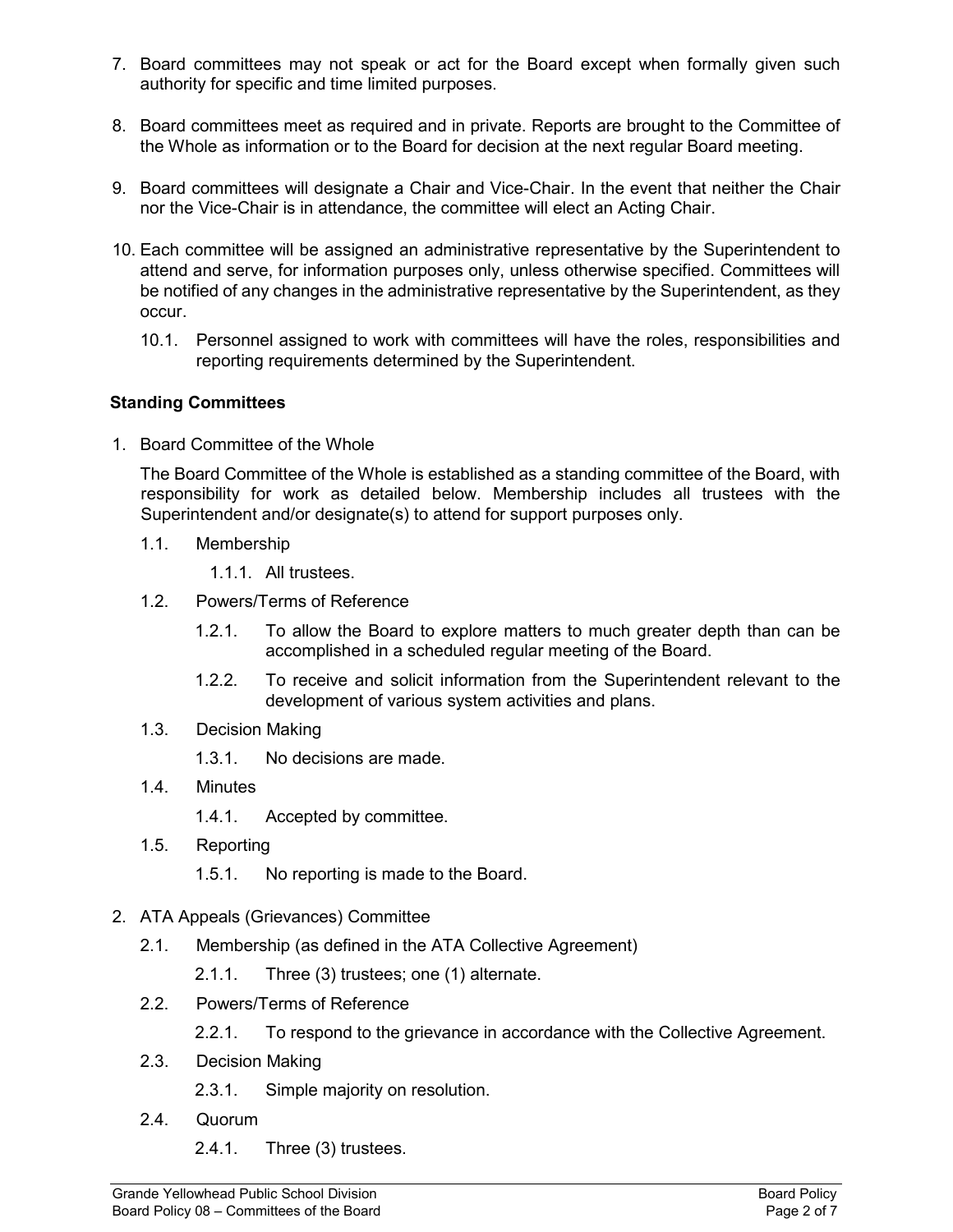- 2.5. Minutes
	- 2.5.1. Kept and circulated to trustees.
- 2.6. Reporting
	- 2.6.1. To the Board in writing and submitted as information only. No formal acceptance of report.
- 3. ATA Negotiations
	- 3.1. Membership
		- 3.1.1. Two (2) trustees; one (1) alternate.
	- 3.2. Powers/Terms of Reference
		- 3.2.1. To make recommendations to the Board on relevant matters.
		- 3.2.2. To negotiate with ATA within parameters set by the Board and in accordance with the Education Act, Employment Standards Code and the Labor Relations Code.
	- 3.3. Decision Making
		- 3.3.1. The committee develops the proposal and negotiates with the ATA. Committee signs off on changes to proposals and agreed upon items through the negotiation process.
		- 3.3.2. Committee brings a Memorandum of Agreement to the Board as an action item.
	- 3.4. Quorum
		- 3.4.1. Majority of committee.
	- 3.5. Minutes
		- 3.5.1. Record kept by Superintendent or designate.
	- 3.6. Reporting
		- 3.6.1. To the Board in preparation for the adoption of the Collective Agreement.

# 4. Audit Committee

4.1. Membership

The committee will consist of:

- 4.1.1. The Board of Trustees
- 4.1.2. Two (2) public members:
	- 4.1.2.1. A member of the business community who is not a trustee, and
	- 4.1.2.2. A member of the adult learning community who is not a trustee.
- 4.1.3. Secretary-Treasurer.
- 4.1.4. The Superintendent will be an ex-officio member of the committee.
- 4.1.5. Public member appointments are determined by the Board, and are for four (4) years.
- 4.2. Powers/Terms of Reference
	- 4.2.1. To recommend external auditors to the Board, and
	- 4.2.2. Review the annual financial statements.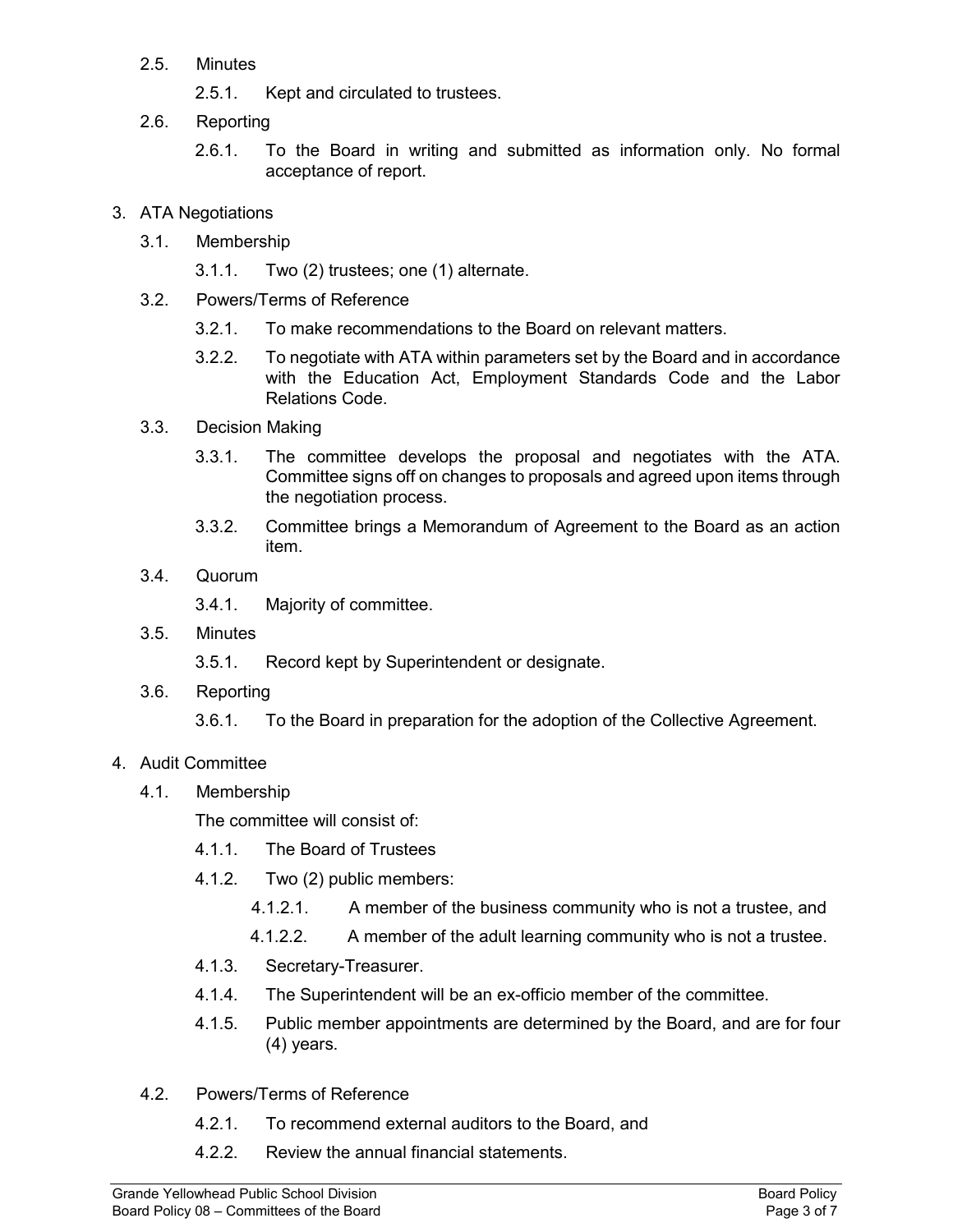- 4.3. Decision Making
	- 4.3.1. All recommendations formed by a majority of the committee, for decisions are brought forward to a regular Board meeting.
- 4.4. Quorum
	- 4.4.1. Two (2) trustees.
	- 4.4.2. One (1) public member.
	- 4.4.3. Secretary-Treasurer or Superintendent.
- 4.5. Minutes
	- 4.5.1. Record kept by Superintendent or designate.
- 4.6. Reporting
	- 4.6.1. To the Board in writing as recommendations.
- 5. CUPE Negotiations
	- 5.1. Membership
		- 5.1.1. Two (2) trustees; one (1) alternate.
	- 5.2. Powers/Terms of Reference
		- 5.2.1. To make recommendations to the Board on relevant matters.
		- 5.2.2. To negotiate with CUPE within boundaries set by the Board and in accordance with the Education Act, Employment Standards Code and the Labor Relations Code.
	- 5.3. Decision Making
		- 5.3.1. The committee develops the proposal and negotiates with CUPE.
		- 5.3.2. The committee signs off on changes to proposals and agreed upon items through the negotiation process.
		- 5.3.3. The committee brings a Memorandum of Agreement to Board as an action item.
	- 5.4. Quorum
		- 5.4.1. Two (2) trustees.
	- 5.5. Minutes

5.5.1. Record kept by Superintendent or designate.

- 5.6. Reporting
	- 5.6.1. To the Board in preparation for the adoption of the Collective Agreement.
- 6. Division Bus Drivers' Negotiations 6.1. Membership
	- 6.1.1. Two (2) trustees; one (1) alternate.
	- 6.2. Powers/Terms of Reference
		- 6.2.1. To make recommendations to the Board on relevant matters.
		- 6.2.2. To negotiate with Division Bus Drivers within boundaries set by the Board and in accordance with the Education Act, Employment Standards Code and the Labour Relations Code.
	- 6.3. Decision Making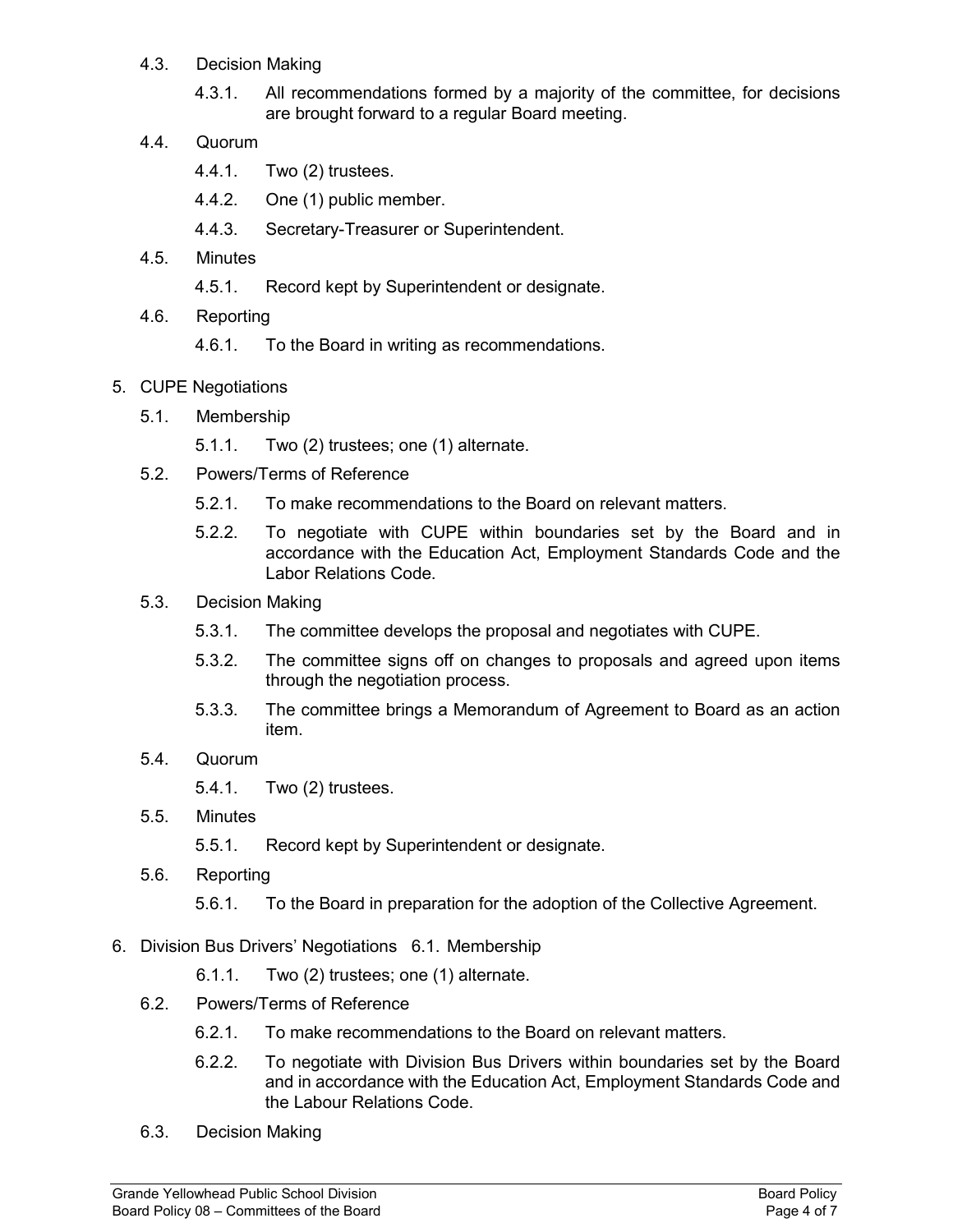- 6.3.1. The committee develops the proposal and negotiates with the Division Bus Drivers.
- 6.3.2. The committee signs off on changes to proposals and agreed upon items through the negotiation process.
- 6.3.3. The committee brings Memorandum of Agreement to Board as an action item.
- 6.4. Quorum
	- 6.4.1. Two (2) trustees.
- 6.5. Minutes
	- 6.5.1. Record kept by Superintendent or designate.
- 6.6. Reporting
	- 6.6.1. To the Board in preparation for the adoption of the Contract with the Association of School Bus Drivers' Contract.
- 7. Grievance Committee (Association of School Bus Drivers)
	- 7.1. Membership (as defined in the Agreement with the Association of School Bus Drivers)
		- 7.1.1. Two (2) trustees; one (1) alternate.
		- 7.1.2. Two (2) representatives of the Association.
		- 7.1.3. Chair acceptable to both parties.
	- 7.2. Powers/Terms of Reference
		- 7.2.1. To respond to the grievance from a Division driver in accordance with the contract in place with the Association of School Bus Drivers.
	- 7.3. Decision Making
		- 7.3.1. Majority decision of the committee.
	- 7.4. Quorum
		- 7.4.1. Two (2) trustees.
	- 7.5. Minutes
		- 7.5.1. Kept and circulated to trustees.
	- 7.6. Reporting
		- 7.6.1. To the Board in writing and submitted as information only. No formal acceptance of report.
- 8. Policy Committee
	- 8.1. Membership
		- 8.1.1. Three (3) Trustees; one (1) alternate.
	- 8.2. Powers/Terms of Reference
		- 8.2.1. To prepare recommendations for Board policy at regular meetings of the Board.
		- 8.2.2. To receive reports and to discuss and develop policy positions in all areas.
		- 8.2.3. To provide comments to the Superintendent on Administrative Procedure updates.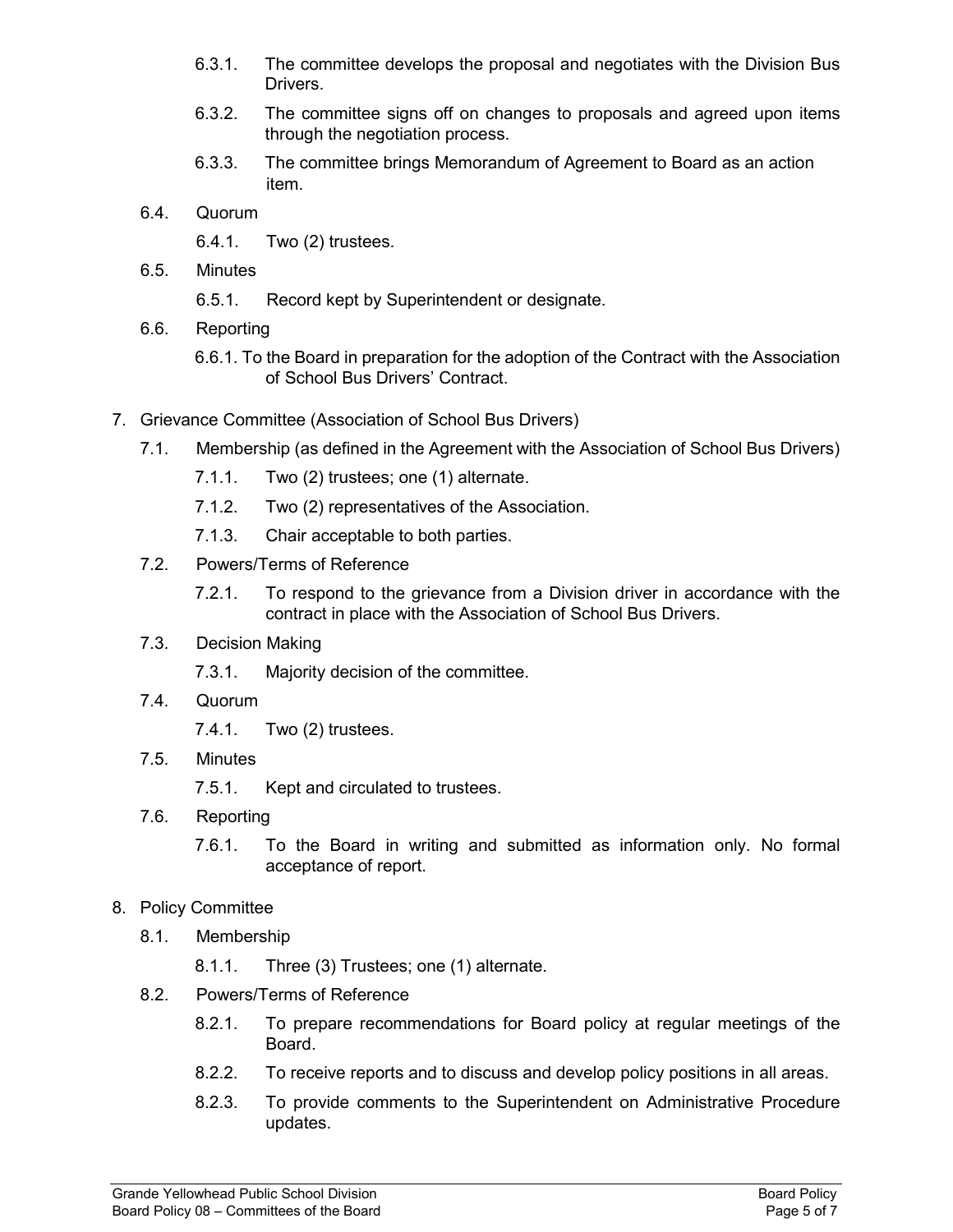- 8.2.4. The Policy Committee Chair will review and approve the Vice Chair's expenditure claims.
- 8.3. Decision Making
	- 8.3.1. All recommendations for decisions are brought forward to a regular Board meeting.
- 8.4. Quorum
	- 8.4.1. Two (2) of three (3) trustees.
- 8.5. Minutes
	- 8.5.1. Accepted at Policy Committee level.
- 8.6. 2.6 Reporting
	- 8.6.1. To the Board in writing and submitted as information only. No formal acceptance of report.
- 9. Recognition of Employees
	- 9.1. Membership
		- 9.1.1. Two (2) trustees; one (1) alternate.
		- 9.1.2. Superintendent or designate.
	- 9.2. Powers/Terms of Reference
		- 9.2.1. To review the Retirement and Kick-Off celebration practices.
		- 9.2.2. To discuss initiatives that support the recognition or contributions of employees.
		- 9.2.3. To make recommendations to the Board regarding these events.
	- 9.3. Decision Making
		- 9.3.1. The committee has the power to carry out responsibilities outlined in Policy 19 – Recognition of Staff.
	- 9.4. Quorum
		- 9.4.1. Majority of committee.
	- 9.5. Minutes
		- 9.5.1. Kept and circulated to committee members.
	- 9.6. Reporting
		- 9.6.1. To verbally report to the Board as information only.

# 10. Board Planning Seminar

- 10.1. Membership
	- 10.1.1. Two (2) Trustees; one (1) alternate.
	- 10.1.2. Superintendent or designate.
- 10.2. Powers/Terms of Reference
	- 10.2.1. To plan the annual Board Planning Seminar
- 10.3. Decision Making
	- 10.3.1. All recommendations for decisions are brought forward to a regular Board meeting.